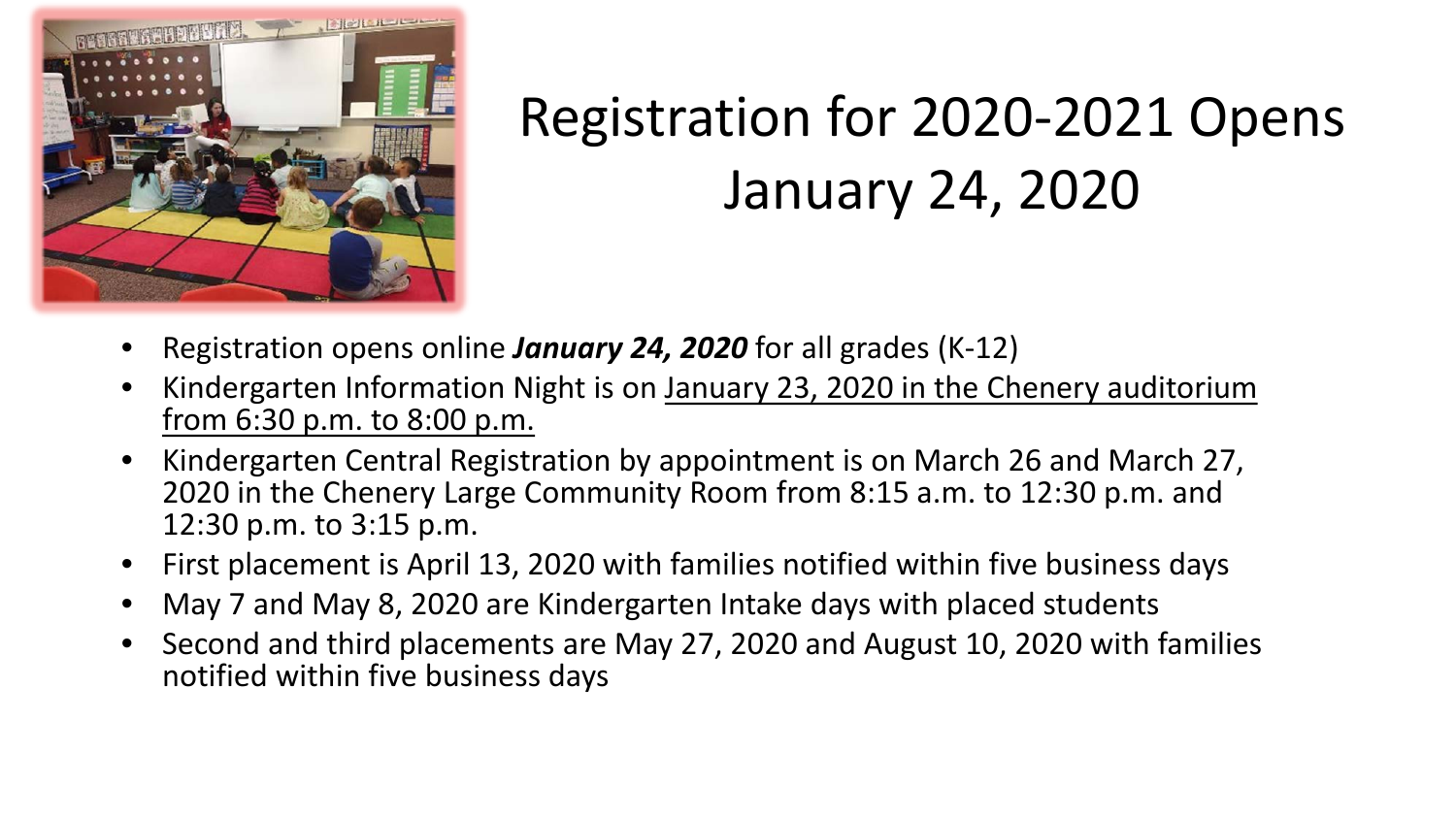## **Kindergarten Information Night**

## **Welcome to BPS Class of 2033**

- **Kindergarten Information Night Panel: -***Superintendent John Phelan -Assistant Superintendent Janice Darias*
	- *-Director of Finance, Business, and Administration Tony DiCologero*
	- *-All Elementary Principals*
	- *-Director of Nursing/Elementary Nurse*
	- *-Director of Food Services Dustin O'Brien*



- **Agenda Items:**
	- **-***Kindergarten at Belmont -Registration Timeline -School Assignments -Registration Requirements -Health Requirements -Transportation -Food Services*
	- *-After School Care*